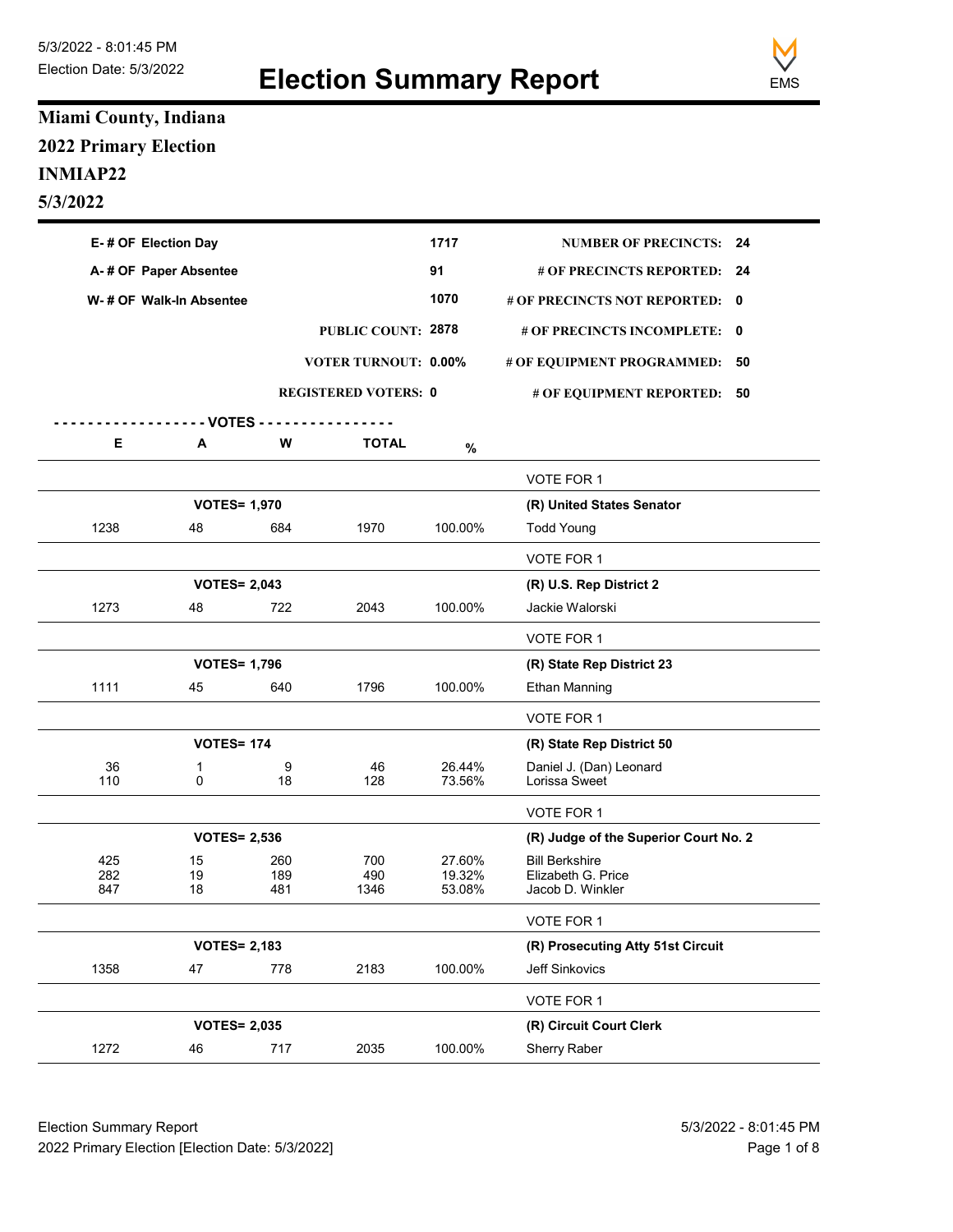| E<br>1360<br>1337<br>1319 | - VOTES -<br>A<br><b>VOTES= 2,174</b><br>46 | W                          | <b>TOTAL</b> |                                                                                                                            |                                                     |
|---------------------------|---------------------------------------------|----------------------------|--------------|----------------------------------------------------------------------------------------------------------------------------|-----------------------------------------------------|
|                           |                                             |                            |              |                                                                                                                            |                                                     |
|                           |                                             |                            |              |                                                                                                                            |                                                     |
|                           |                                             |                            |              |                                                                                                                            |                                                     |
|                           |                                             |                            |              |                                                                                                                            |                                                     |
|                           |                                             |                            |              |                                                                                                                            |                                                     |
|                           |                                             |                            |              |                                                                                                                            | VOTE FOR 1<br>(R) County Sheriff                    |
|                           |                                             | 768                        | 2174         | 100.00%                                                                                                                    | Timothy S. Hunter                                   |
|                           |                                             |                            |              |                                                                                                                            | VOTE FOR 1                                          |
|                           | 46                                          | <b>VOTES= 2,126</b><br>743 | 2126         |                                                                                                                            | (R) County Coroner<br>John D. Boyer                 |
|                           |                                             |                            |              |                                                                                                                            | VOTE FOR 1                                          |
|                           | <b>VOTES= 2,089</b>                         |                            |              |                                                                                                                            | (R) County Surveyor                                 |
|                           | 47                                          | 723                        | 2089         | $\%$<br>100.00%<br>100.00%<br>100.00%<br>100.00%<br>63.81%<br>36.19%<br>53.88%<br>46.12%<br>100.00%<br>100.00%<br>$0.00\%$ | Gregg Wilkinson                                     |
|                           |                                             |                            |              |                                                                                                                            | VOTE FOR 1                                          |
| 1293                      | <b>VOTES= 2,045</b><br>46                   | 706                        | 2045         |                                                                                                                            | (R) County Assessor<br>Karen LeMaster               |
|                           |                                             |                            |              |                                                                                                                            | VOTE FOR 1                                          |
|                           | <b>VOTES= 2,030</b>                         |                            |              |                                                                                                                            | (R) Co Commissioner Dist 3                          |
| 1290                      | 47                                          | 693                        | 2030         |                                                                                                                            | Keith (Fred) Musselman                              |
|                           |                                             |                            |              |                                                                                                                            | VOTE FOR 1                                          |
| 328                       | <b>VOTES= 771</b><br>7                      | 157                        | 492          |                                                                                                                            | (R) Co Council District 1                           |
| 176                       | 5                                           | 98                         | 279          |                                                                                                                            | Bradley Fruth<br>Richard G. Wood                    |
|                           |                                             |                            |              |                                                                                                                            | VOTE FOR 1                                          |
| 120                       | <b>VOTES= 425</b><br>6                      | 103                        | 229          |                                                                                                                            | (R) Co Council District 2<br>John Allen             |
| 106                       | 9                                           | 81                         | 196          |                                                                                                                            | Ralph Duckwall II                                   |
|                           |                                             |                            |              |                                                                                                                            | VOTE FOR 1                                          |
| 262                       | <b>VOTES= 441</b><br>$10$                   | 169                        | 441          |                                                                                                                            | (R) Co Council District 3<br>Richard (Dick) Wiles   |
|                           |                                             |                            |              |                                                                                                                            | VOTE FOR 1                                          |
|                           | <b>VOTES= 526</b>                           |                            |              |                                                                                                                            | (R) Co Council District 4                           |
| 357                       | 10                                          | 159                        | 526          |                                                                                                                            | <b>Bryan Nutt</b>                                   |
|                           |                                             |                            |              |                                                                                                                            | VOTE FOR 1                                          |
| $\mathbf 0$               | <b>VOTES=0</b><br>0                         | $\mathbf 0$                | $\mathbf 0$  |                                                                                                                            | (R) Allen Township Trustee<br>No Candidate Filed    |
|                           |                                             |                            |              |                                                                                                                            | VOTE FOR 3                                          |
|                           | <b>VOTES=0</b>                              |                            |              |                                                                                                                            | (R) Allen Township Board                            |
| $\pmb{0}$                 | 0                                           | $\mathbf 0$                | $\mathbf 0$  | $0.00\%$                                                                                                                   | No Candidate Filed                                  |
|                           | VOTES= 91                                   |                            |              |                                                                                                                            | VOTE FOR 1                                          |
| 61                        | $\overline{0}$                              | 30                         | 91           | 100.00%                                                                                                                    | (R) Butler Township Trustee<br>Tamera R. Hierholzer |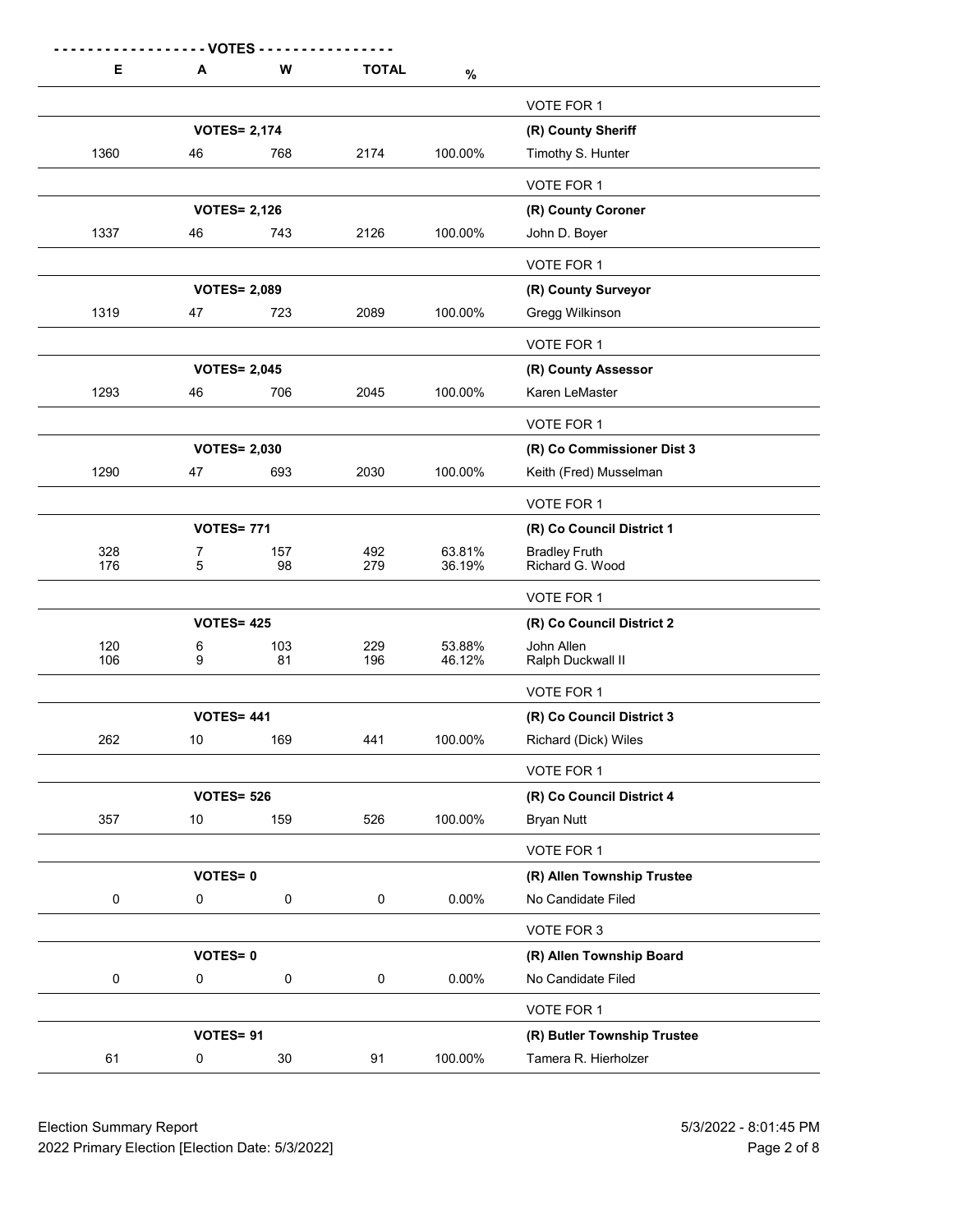| Е         | - VOTES<br>A                          | W           | <b>TOTAL</b>        |                                                                                                   |                                                   |
|-----------|---------------------------------------|-------------|---------------------|---------------------------------------------------------------------------------------------------|---------------------------------------------------|
|           |                                       |             |                     |                                                                                                   | VOTE FOR 3                                        |
|           | <b>VOTES=0</b>                        |             |                     |                                                                                                   | (R) Butler Township Board                         |
| 0         | $\mathbf 0$                           | 0           | $\mathsf 0$         | $0.00\%$                                                                                          | No Candidate Filed                                |
|           |                                       |             |                     |                                                                                                   | VOTE FOR 1                                        |
|           | VOTES=89                              |             |                     |                                                                                                   | (R) Clay Township Trustee                         |
| $60\,$    | $\overline{a}$                        | $27\,$      | 89                  | 100.00%                                                                                           | Khristie Jayne Worl                               |
|           |                                       |             |                     |                                                                                                   | VOTE FOR 3                                        |
|           | <b>VOTES=0</b>                        |             |                     |                                                                                                   | (R) Clay Township Board                           |
| 0         | $\pmb{0}$                             | $\pmb{0}$   | $\mathsf{O}\xspace$ | $\%$<br>$0.00\%$<br>100.00%<br>$0.00\%$<br>$0.00\%$<br>$0.00\%$<br>100.00%<br>$0.00\%$<br>100.00% | No Candidate Filed                                |
|           |                                       |             |                     |                                                                                                   | VOTE FOR 1                                        |
|           | VOTES= 60                             |             |                     |                                                                                                   | (R) Deer Creek Township Trustee                   |
| 42        | $\overline{2}$                        | $16\,$      | 60                  |                                                                                                   | Ralph N. Cory                                     |
|           |                                       |             |                     |                                                                                                   | VOTE FOR 3                                        |
|           | <b>VOTES=0</b>                        |             |                     |                                                                                                   | (R) Deer Creek Township Board                     |
| $\pmb{0}$ | $\mathsf{O}\xspace$                   | $\mathbf 0$ | $\mathsf{O}\xspace$ |                                                                                                   | No Candidate Filed                                |
|           |                                       |             |                     |                                                                                                   | VOTE FOR 1                                        |
|           | <b>VOTES=0</b>                        |             |                     |                                                                                                   | (R) Erie Township Trustee                         |
| 0         | $\mathsf{O}\xspace$                   | $\pmb{0}$   | $\mathsf{O}\xspace$ |                                                                                                   | No Candidate Filed                                |
|           |                                       |             |                     |                                                                                                   | VOTE FOR 3                                        |
|           | <b>VOTES=0</b>                        |             |                     |                                                                                                   | (R) Erie Township Board                           |
| $\pmb{0}$ | $\mathsf{O}\xspace$                   | $\mathbf 0$ | $\mathbf 0$         |                                                                                                   | No Candidate Filed                                |
|           |                                       |             |                     |                                                                                                   | VOTE FOR 1                                        |
|           | VOTES= 66                             |             |                     |                                                                                                   | (R) Harrison Township Trustee                     |
| $38\,$    | $\mathbf 0$                           | 28          | 66                  |                                                                                                   | Terri J. Smoot                                    |
|           |                                       |             |                     |                                                                                                   | VOTE FOR 3                                        |
| $\pmb{0}$ | <b>VOTES=0</b><br>$\mathsf{O}\xspace$ | $\pmb{0}$   | $\mathsf{O}\xspace$ |                                                                                                   | (R) Harrison Township Board<br>No Candidate Filed |
|           |                                       |             |                     |                                                                                                   |                                                   |
|           | <b>VOTES= 151</b>                     |             |                     |                                                                                                   | VOTE FOR 1                                        |
| 125       | $\mathbf{1}$                          | 25          | 151                 |                                                                                                   | (R) Jackson Township Trustee<br>Vickie L. Cameron |
|           |                                       |             |                     |                                                                                                   |                                                   |
|           | <b>VOTES=0</b>                        |             |                     |                                                                                                   | VOTE FOR 3<br>(R) Jackson Township Board          |
| $\pmb{0}$ | $\mathsf{O}\xspace$                   | $\pmb{0}$   | $\mathbf 0$         | $0.00\%$                                                                                          | No Candidate Filed                                |
|           |                                       |             |                     |                                                                                                   | VOTE FOR 1                                        |
|           | <b>VOTES= 152</b>                     |             |                     |                                                                                                   | (R) Jefferson Township Trustee                    |
| 96        | 3                                     | 53          | 152                 | 100.00%                                                                                           | Reggie Wolfe Sr.                                  |
|           |                                       |             |                     |                                                                                                   |                                                   |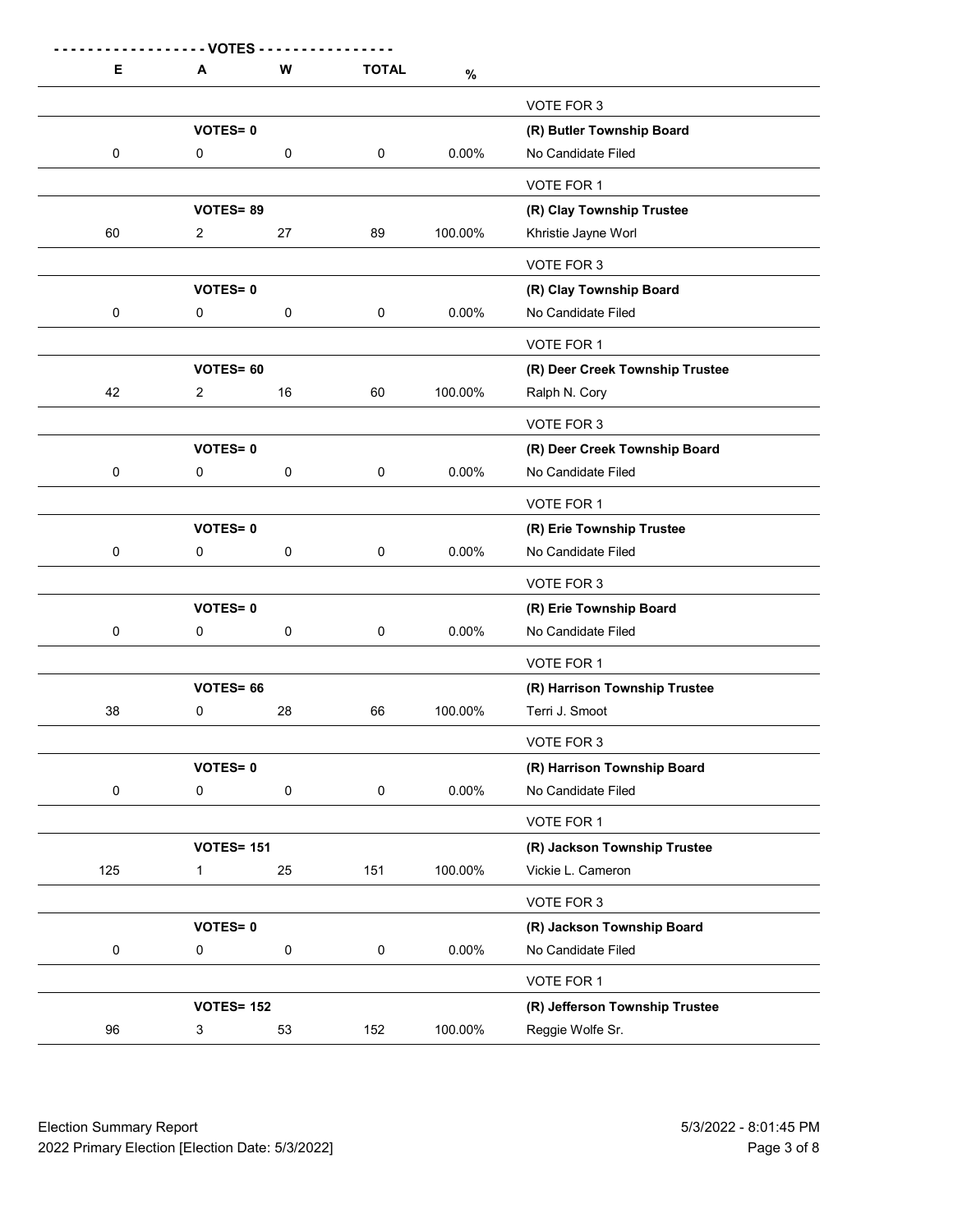|                                | - VOTES -                                       |             |              |                                                                                    |                                                  |
|--------------------------------|-------------------------------------------------|-------------|--------------|------------------------------------------------------------------------------------|--------------------------------------------------|
| E                              | A                                               | W           | <b>TOTAL</b> | $\%$                                                                               |                                                  |
|                                |                                                 |             |              |                                                                                    | VOTE FOR 3                                       |
|                                | <b>VOTES= 246</b>                               |             |              |                                                                                    | (R) Jefferson Township Board                     |
| 84<br>71                       | $\overline{c}$<br>$\mathbf{3}$                  | 44<br>42    | 130<br>116   | 52.85%<br>47.15%                                                                   | Jean Conner<br>Hugh L. Nixon                     |
|                                |                                                 |             |              |                                                                                    |                                                  |
|                                |                                                 |             |              |                                                                                    | VOTE FOR 1                                       |
| $\mathbf 0$                    | <b>VOTES=0</b><br>0                             | $\mathsf 0$ | $\mathsf 0$  |                                                                                    | (R) Perry Township Trustee<br>No Candidate Filed |
|                                |                                                 |             |              |                                                                                    |                                                  |
|                                | <b>VOTES=0</b>                                  |             |              | 0.00%<br>$0.00\%$<br>100.00%<br>45.33%<br>54.67%<br>100.00%<br>100.00%<br>$0.00\%$ | VOTE FOR 3<br>(R) Perry Township Board           |
| $\mathbf 0$                    | 0                                               | $\mathbf 0$ | $\mathbf 0$  |                                                                                    | No Candidate Filed                               |
|                                |                                                 |             |              |                                                                                    | VOTE FOR 1                                       |
|                                | <b>VOTES= 564</b>                               |             |              |                                                                                    | (R) Peru Township Trustee                        |
| 325                            | 15                                              | 224         | 564          |                                                                                    | Geraldine Bunker                                 |
|                                |                                                 |             |              |                                                                                    | VOTE FOR 3                                       |
|                                | <b>VOTES= 1,006</b>                             |             |              |                                                                                    | (R) Peru Township Board                          |
| 265                            | 14                                              | 177         | 456          |                                                                                    | Kurt Kiefer                                      |
| 314                            | 16                                              | 220         | 550          |                                                                                    | John W. McMillen                                 |
|                                |                                                 |             |              |                                                                                    | VOTE FOR 1                                       |
|                                | <b>VOTES= 302</b>                               |             |              |                                                                                    | (R) Pipe Creek Township Trustee                  |
| 161                            | 12                                              | 129         | 302          |                                                                                    | Christina Kreutzer                               |
|                                |                                                 |             |              |                                                                                    | VOTE FOR 3                                       |
|                                | <b>VOTES= 302</b>                               |             |              |                                                                                    | (R) Pipe Creek Township Board                    |
| 162                            | 12                                              | 128         | 302          |                                                                                    | Kristin Clingaman                                |
|                                |                                                 |             |              |                                                                                    | VOTE FOR 1                                       |
|                                | <b>VOTES=0</b>                                  |             |              |                                                                                    | (R) Richland Township Trustee                    |
| $\mathbf 0$                    | 0                                               | $\mathbf 0$ | $\mathbf 0$  |                                                                                    | No Candidate Filed                               |
|                                |                                                 |             |              |                                                                                    | VOTE FOR 3                                       |
|                                | <b>VOTES=0</b>                                  |             |              |                                                                                    | (R) Richland Township Board                      |
| $\mathbf 0$                    | $\mathbf 0$                                     | $\mathbf 0$ | $\mathbf 0$  | 0.00%                                                                              | No Candidate Filed                               |
|                                |                                                 |             |              |                                                                                    | VOTE FOR 1                                       |
|                                | <b>VOTES=0</b>                                  |             |              |                                                                                    | (R) Union Township Trustee                       |
| $\mathbf 0$                    | 0                                               | $\mathbf 0$ | $\mathbf 0$  | $0.00\%$                                                                           | No Candidate Filed                               |
|                                |                                                 |             |              |                                                                                    | VOTE FOR 3                                       |
|                                | <b>VOTES=0</b>                                  |             |              |                                                                                    | (R) Union Township Board                         |
| $\mathbf 0$                    | 0                                               | $\mathbf 0$ | $\mathbf 0$  | $0.00\%$                                                                           | No Candidate Filed                               |
|                                |                                                 |             |              |                                                                                    | VOTE FOR 1                                       |
|                                | <b>VOTES= 258</b>                               |             |              |                                                                                    | (R) Washington Township Trustee                  |
| 148                            | $7\overline{}$                                  | 103         | 258          | 100.00%                                                                            | Julie A. Hamman                                  |
|                                |                                                 |             |              |                                                                                    |                                                  |
| <b>Election Summary Report</b> |                                                 |             |              |                                                                                    | 5/3/2022 - 8:01:45 PM                            |
|                                | 2022 Primary Election [Election Date: 5/3/2022] |             |              |                                                                                    |                                                  |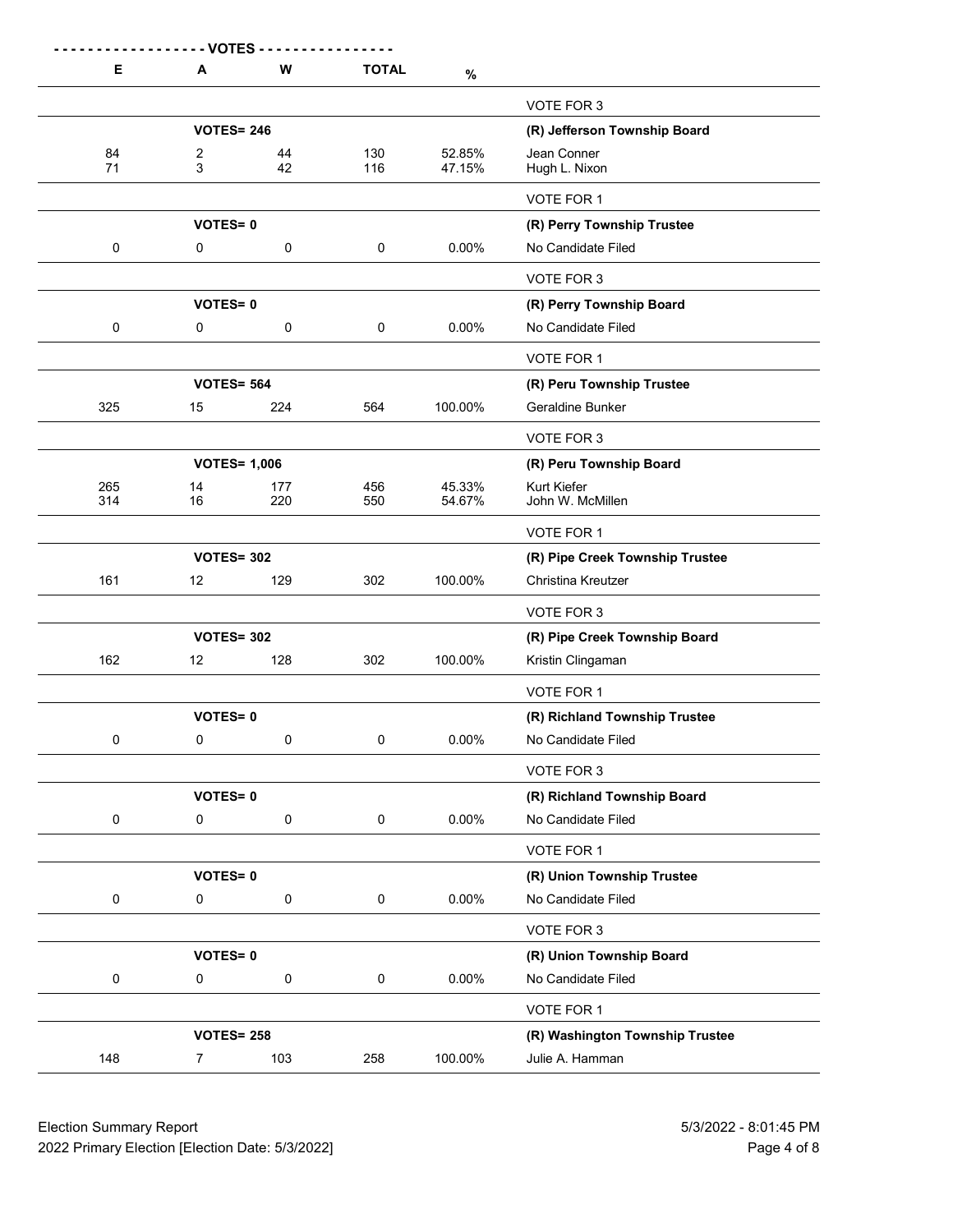| Е              | - VOTES -<br>A                | W                   | <b>TOTAL</b>        | $\%$                 |                                                             |
|----------------|-------------------------------|---------------------|---------------------|----------------------|-------------------------------------------------------------|
|                |                               |                     |                     |                      | VOTE FOR 3                                                  |
|                | <b>VOTES= 381</b>             |                     |                     |                      | (R) Washington Township Board                               |
| 105<br>121     | 5<br>$\overline{7}$           | 67<br>76            | 177<br>204          | 46.46%<br>53.54%     | Kerny C. Jones<br>Robert A. Morris                          |
|                |                               |                     |                     |                      | VOTE FOR 1                                                  |
|                | <b>VOTES= 275</b>             |                     |                     |                      | (D) United States Senator                                   |
| 125            | 37                            | 113                 | 275                 | 100.00%              | Thomas M. McDermott, Jr.                                    |
|                |                               |                     |                     |                      | VOTE FOR 1                                                  |
|                | <b>VOTES= 261</b>             |                     |                     |                      | (D) U.S. Rep District 2                                     |
| 113            | 37                            | 111                 | 261                 | 100.00%              | Paul D. Steury                                              |
|                | <b>VOTES=0</b>                |                     |                     |                      | VOTE FOR 1<br>(D) State Rep District 23                     |
| $\mathbf 0$    | $\mathbf{0}$                  | $\pmb{0}$           | $\mathsf{O}\xspace$ | $0.00\%$             | No Candidate Filed                                          |
|                |                               |                     |                     |                      | VOTE FOR 1                                                  |
|                | <b>VOTES= 12</b>              |                     |                     |                      | (D) State Rep District 50                                   |
| $10\,$         | $\overline{a}$                | $\pmb{0}$           | 12                  | 100.00%<br>$0.00\%$  | Tammari L. (Tammy) Ingalls                                  |
|                |                               |                     |                     |                      | VOTE FOR 1                                                  |
| $\overline{0}$ | <b>VOTES=0</b><br>$\mathbf 0$ | $\pmb{0}$           | $\mathbf 0$         |                      | (D) Judge of the Superior Court No. 2<br>No Candidate Filed |
|                |                               |                     |                     |                      | VOTE FOR 1                                                  |
|                | <b>VOTES=0</b>                |                     |                     |                      | (D) Prosecuting Atty 51st Circuit                           |
| $\mathbf 0$    | $\mathbf 0$                   | $\pmb{0}$           | $\mathbf 0$         | $0.00\%$<br>$0.00\%$ | No Candidate Filed                                          |
|                |                               |                     |                     |                      | VOTE FOR 1                                                  |
| $\mathbf 0$    | <b>VOTES=0</b><br>$\mathbf 0$ | $\pmb{0}$           | $\mathsf{O}\xspace$ |                      | (D) Circuit Court Clerk<br>No Candidate Filed               |
|                |                               |                     |                     |                      | VOTE FOR 1                                                  |
|                | <b>VOTES=0</b>                |                     |                     |                      | (D) County Sheriff                                          |
| $\mathbf 0$    | $\mathbf 0$                   | $\pmb{0}$           | $\mathbf 0$         | $0.00\%$             | No Candidate Filed                                          |
|                |                               |                     |                     |                      | VOTE FOR 1                                                  |
|                | <b>VOTES=0</b>                |                     |                     |                      | (D) County Coroner                                          |
| $\mathbf 0$    | $\mathbf 0$                   | $\pmb{0}$           | $\mathbf 0$         | $0.00\%$             | No Candidate Filed                                          |
|                | <b>VOTES=0</b>                |                     |                     |                      | VOTE FOR 1<br>(D) County Surveyor                           |
| $\mathbf 0$    | $\mathbf 0$                   | $\mathsf{O}\xspace$ | $\mathbf 0$         | $0.00\%$             | No Candidate Filed                                          |
|                |                               |                     |                     |                      | VOTE FOR 1                                                  |
|                | <b>VOTES=0</b>                |                     |                     |                      | (D) County Assessor                                         |
| $\mathbf 0$    | $\mathbf 0$                   | $\mathbf 0$         | $\mathbf 0$         | $0.00\%$             | No Candidate Filed                                          |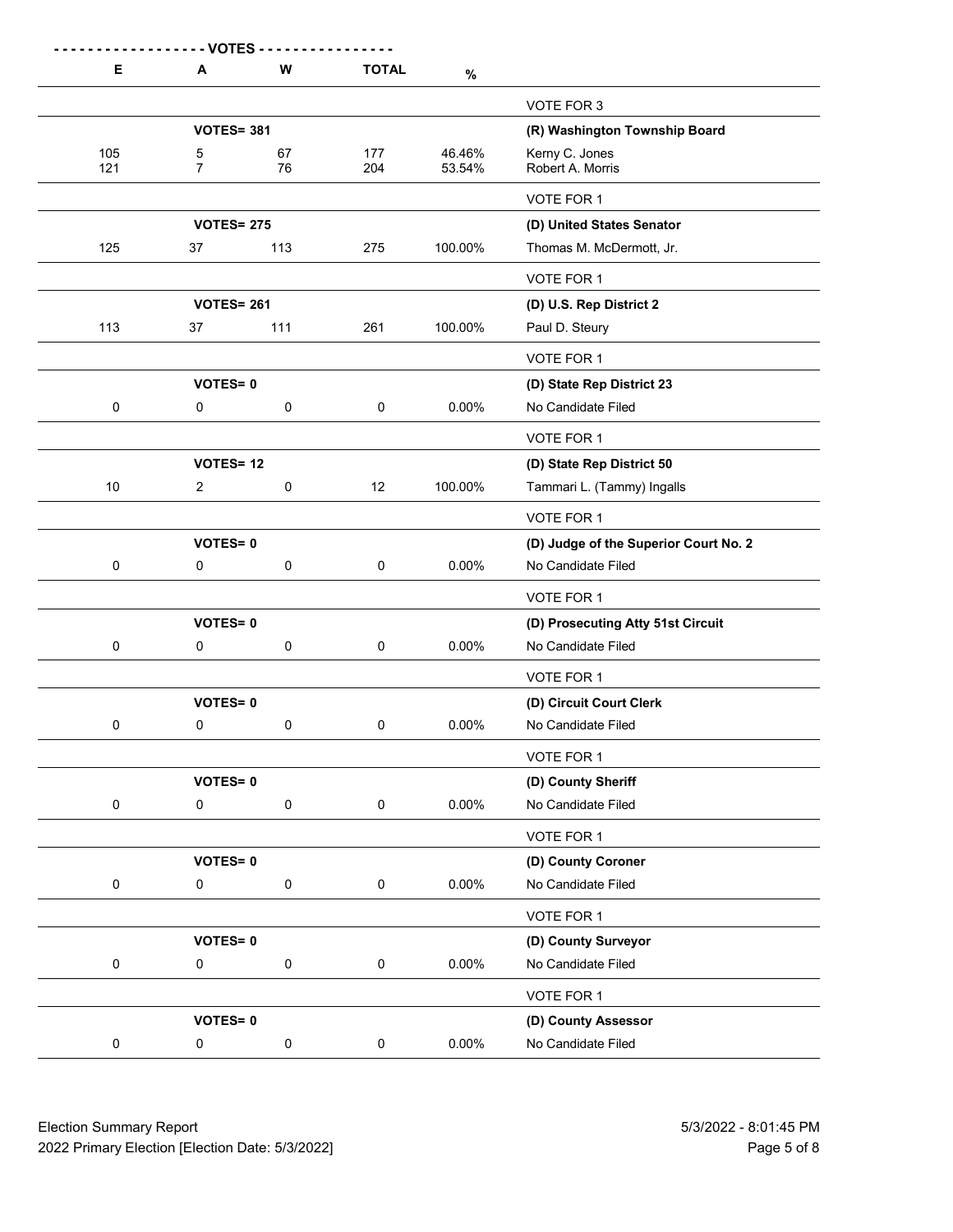|           | - VOTES -                      | W              | <b>TOTAL</b>        |          |                                                   |
|-----------|--------------------------------|----------------|---------------------|----------|---------------------------------------------------|
| Е         | A                              |                |                     | $\%$     |                                                   |
|           | <b>VOTES=0</b>                 |                |                     |          | VOTE FOR 1<br>(D) Co Commissioner Dist 3          |
| 0         | $\mathbf 0$                    | 0              | $\mathbf 0$         | $0.00\%$ | No Candidate Filed                                |
|           |                                |                |                     |          | VOTE FOR 1                                        |
| $\pmb{0}$ | <b>VOTES=0</b>                 |                |                     | $0.00\%$ | (D) Co Council District 1<br>No Candidate Filed   |
|           | $\mathbf 0$                    | $\pmb{0}$      | $\mathbf 0$         |          | VOTE FOR 1                                        |
|           | <b>VOTES=0</b>                 |                |                     |          | (D) Co Council District 2                         |
| $\pmb{0}$ | $\pmb{0}$                      | $\pmb{0}$      | $\mathsf{O}\xspace$ | $0.00\%$ | No Candidate Filed                                |
|           |                                |                |                     |          | VOTE FOR 1                                        |
| $\pmb{0}$ | <b>VOTES=0</b><br>$\pmb{0}$    | $\pmb{0}$      | $\mathsf{O}\xspace$ | $0.00\%$ | (D) Co Council District 3<br>No Candidate Filed   |
|           |                                |                |                     |          | VOTE FOR 1                                        |
|           | <b>VOTES=0</b>                 |                |                     |          | (D) Co Council District 4                         |
| $\pmb{0}$ | $\mathsf{O}\xspace$            | $\pmb{0}$      | $\mathsf{O}\xspace$ | $0.00\%$ | No Candidate Filed                                |
|           |                                |                |                     |          | VOTE FOR 1                                        |
| $\pmb{0}$ | VOTES=0<br>$\mathsf{O}\xspace$ | $\pmb{0}$      | $\pmb{0}$           | $0.00\%$ | (D) Allen Township Trustee<br>No Candidate Filed  |
|           |                                |                |                     |          | VOTE FOR 3                                        |
|           | <b>VOTES=0</b>                 |                |                     |          | (D) Allen Township Board                          |
| $\pmb{0}$ | $\mathbf{0}$                   | $\pmb{0}$      | $\mathbf 0$         | $0.00\%$ | No Candidate Filed                                |
|           |                                |                |                     |          | VOTE FOR 1                                        |
| $\pmb{0}$ | VOTES=0<br>$\mathbf 0$         | $\pmb{0}$      | $\mathbf 0$         | $0.00\%$ | (D) Butler Township Trustee<br>No Candidate Filed |
|           |                                |                |                     |          | VOTE FOR 3                                        |
|           | <b>VOTES=1</b>                 |                |                     |          | (D) Butler Township Board                         |
| $\pmb{0}$ | $\mathsf{O}\xspace$            | $\overline{1}$ | $\overline{1}$      | 100.00%  | Judith W. Goodwin                                 |
|           | VOTES=0                        |                |                     |          | VOTE FOR 1                                        |
| $\pmb{0}$ | $\mathsf{O}\xspace$            | $\pmb{0}$      | $\mathbf 0$         | $0.00\%$ | (D) Clay Township Trustee<br>No Candidate Filed   |
|           |                                |                |                     |          | VOTE FOR 3                                        |
|           | <b>VOTES=0</b>                 |                |                     |          | (D) Clay Township Board                           |
| $\pmb{0}$ | $\pmb{0}$                      | $\pmb{0}$      | $\mathbf 0$         | $0.00\%$ | No Candidate Filed                                |
|           | <b>VOTES=0</b>                 |                |                     |          | VOTE FOR 1<br>(D) Deer Creek Township Trustee     |
| 0         | $\mathbf 0$                    | $\pmb{0}$      | $\mathbf 0$         | $0.00\%$ | No Candidate Filed                                |
|           |                                |                |                     |          |                                                   |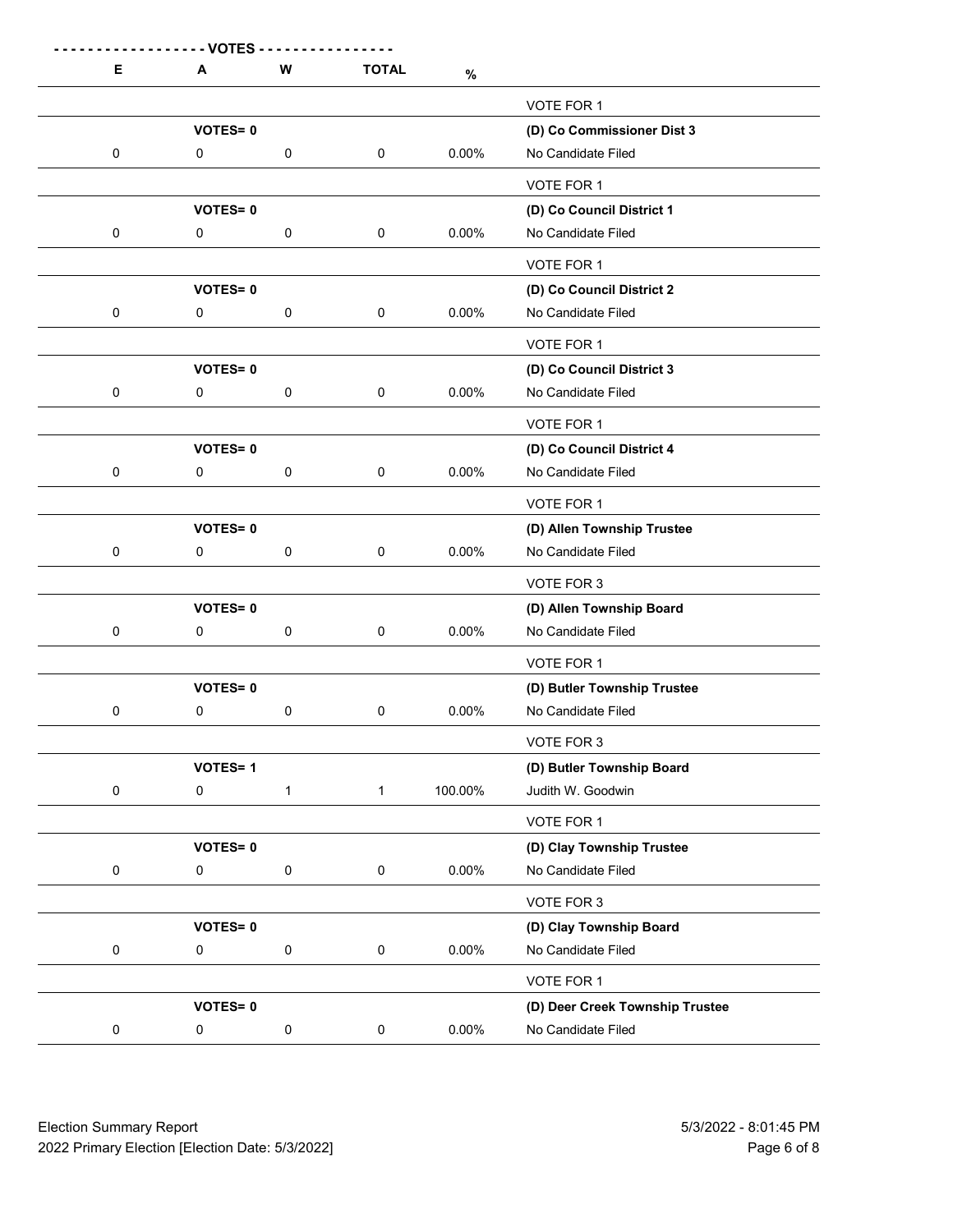| Е         |                                       |             |                     |          |                                                     |
|-----------|---------------------------------------|-------------|---------------------|----------|-----------------------------------------------------|
|           |                                       |             |                     |          |                                                     |
|           |                                       |             |                     |          |                                                     |
|           |                                       |             |                     |          |                                                     |
|           |                                       |             |                     |          |                                                     |
|           |                                       |             |                     |          |                                                     |
|           |                                       |             |                     |          |                                                     |
|           |                                       |             |                     |          |                                                     |
|           | - VOTES<br>A                          | W           | <b>TOTAL</b>        | $\%$     |                                                     |
|           |                                       |             |                     |          | VOTE FOR 3                                          |
|           | <b>VOTES=0</b>                        |             |                     |          | (D) Deer Creek Township Board                       |
| 0         | $\mathbf 0$                           | 0           | $\mathsf 0$         | $0.00\%$ | No Candidate Filed                                  |
|           |                                       |             |                     |          | VOTE FOR 1                                          |
|           | <b>VOTES=0</b>                        |             |                     |          | (D) Erie Township Trustee                           |
| $\pmb{0}$ | $\mathbf 0$                           | $\pmb{0}$   | $\mathbf 0$         | $0.00\%$ | No Candidate Filed                                  |
|           |                                       |             |                     |          | VOTE FOR 3                                          |
|           | VOTES=0                               |             |                     |          | (D) Erie Township Board                             |
| 0         | $\pmb{0}$                             | $\pmb{0}$   | $\mathsf{O}\xspace$ | $0.00\%$ | No Candidate Filed                                  |
|           |                                       |             |                     |          | VOTE FOR 1                                          |
| $\pmb{0}$ | <b>VOTES=0</b><br>$\mathsf{O}\xspace$ | $\pmb{0}$   | $\mathsf{O}\xspace$ | $0.00\%$ | (D) Harrison Township Trustee<br>No Candidate Filed |
|           |                                       |             |                     |          |                                                     |
|           | <b>VOTES=0</b>                        |             |                     |          | VOTE FOR 3<br>(D) Harrison Township Board           |
| $\pmb{0}$ | $\mathsf{O}\xspace$                   | $\pmb{0}$   | $\mathsf{O}\xspace$ | $0.00\%$ | No Candidate Filed                                  |
|           |                                       |             |                     |          | VOTE FOR 1                                          |
|           | <b>VOTES=0</b>                        |             |                     |          | (D) Jackson Township Trustee                        |
| $\pmb{0}$ | $\mathsf{O}\xspace$                   | $\pmb{0}$   | $\pmb{0}$           | $0.00\%$ | No Candidate Filed                                  |
|           |                                       |             |                     |          | VOTE FOR 3                                          |
|           | <b>VOTES=0</b>                        |             |                     |          | (D) Jackson Township Board                          |
| $\pmb{0}$ | $\mathbf{0}$                          | $\mathbf 0$ | $\mathbf 0$         | $0.00\%$ | No Candidate Filed                                  |
|           |                                       |             |                     |          | VOTE FOR 1                                          |
|           | <b>VOTES=0</b>                        |             |                     |          | (D) Jefferson Township Trustee                      |
| $\pmb{0}$ | $\mathbf 0$                           | $\pmb{0}$   | $\mathsf{O}\xspace$ | $0.00\%$ | No Candidate Filed                                  |
|           |                                       |             |                     |          | VOTE FOR 3                                          |
| $\pmb{0}$ | <b>VOTES=0</b><br>$\mathbf 0$         | $\pmb{0}$   | $\mathbf 0$         | $0.00\%$ | (D) Jefferson Township Board<br>No Candidate Filed  |
|           |                                       |             |                     |          | VOTE FOR 1                                          |
|           | <b>VOTES=0</b>                        |             |                     |          | (D) Perry Township Trustee                          |
| $\pmb{0}$ | $\mathsf{O}\xspace$                   | $\pmb{0}$   | $\mathbf 0$         | $0.00\%$ | No Candidate Filed                                  |
|           |                                       |             |                     |          | VOTE FOR 3                                          |
|           | <b>VOTES=0</b>                        |             |                     |          | (D) Perry Township Board                            |
| $\pmb{0}$ | $\mathsf{O}\xspace$                   | $\pmb{0}$   | $\mathsf{O}\xspace$ | $0.00\%$ | No Candidate Filed                                  |
|           |                                       |             |                     |          | VOTE FOR 1                                          |
|           | <b>VOTES=0</b>                        |             |                     |          | (D) Peru Township Trustee                           |
| 0         | $\mathbf 0$                           | $\pmb{0}$   | $\mathsf{O}\xspace$ | $0.00\%$ | No Candidate Filed                                  |